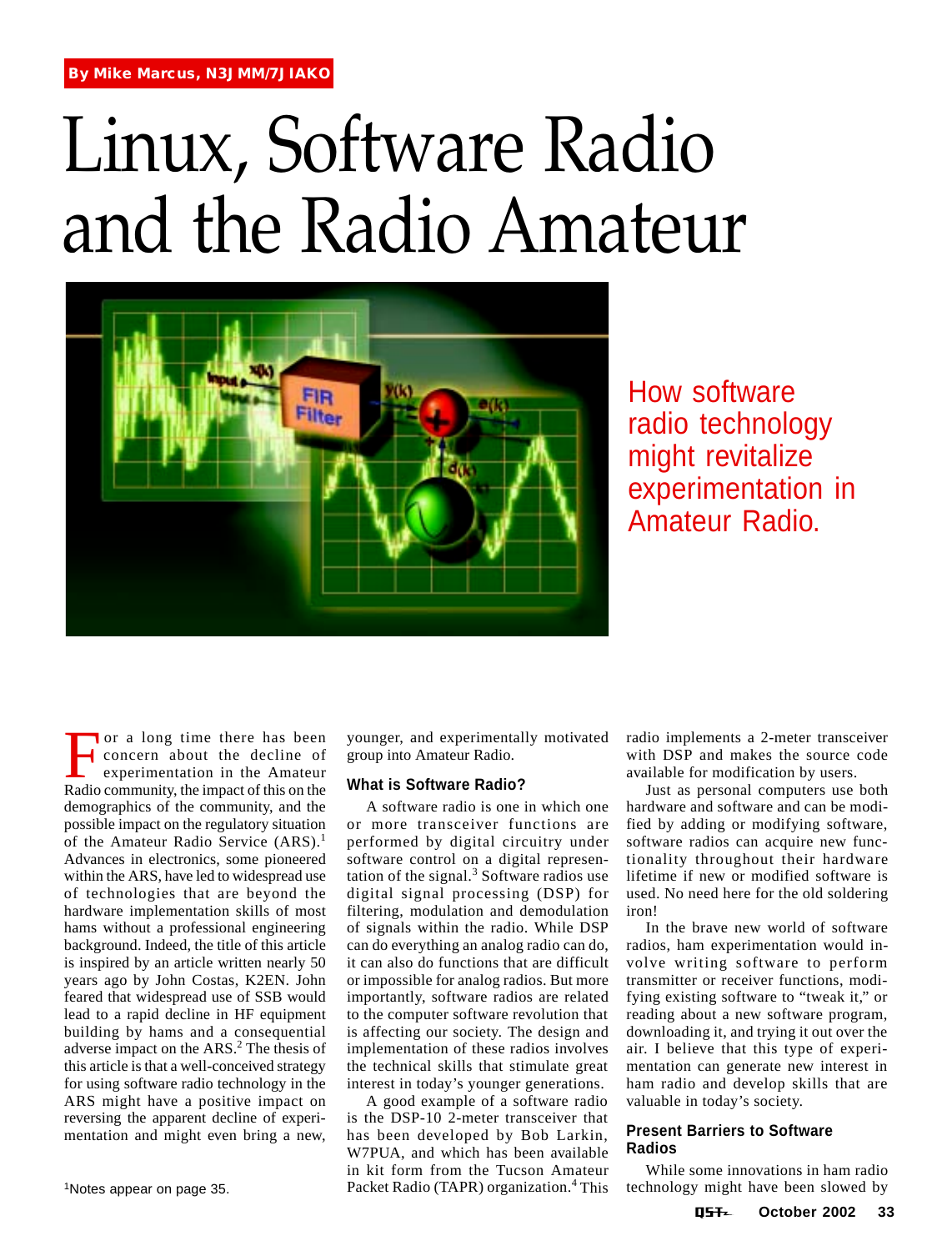FCC inaction, that does not seem to be the case here as present FCC Rules appear to enable both the use and sale of software radios. The previously mentioned pioneering work by TAPR shows this policy in action. The major barrier seems to be lack of interest in the ham radio manufacturing community towards making a radio that allows users to have meaningful interaction with the software.

A check of ads for top-of-the-line ham transceivers will show that most of them already have computer interfaces and many of them already claim to have DSP. So what's the problem? The problem comes in the words "meaningful interaction" that were used previously. Today's computer interfaces allow one to tune the radio and change modes via a computer—just like turning the knobs. They do not allow you to actually rewrite any of the software in the radio.

Consider the following simple example: Both traditional radios and software radios usually have receiver filters with a variety of bandwidths. In a traditional hardware radio this is achieved with a crystal filter or mechanical resonator for each bandwidth. In the software radio, a mathematical algorithm is used and a set of variables determines the filter bandwidth and shape. Change the variables and you change the bandwidth and shape.<sup>5</sup> Yet no ham manufacturer today allows users to change this functionality! The only commercially available model of which I am aware that allows user modification of internal software is the Australian-made WiNRADIO 3000-series receivers.<sup>6</sup> But this is only a receiver and the DSP in it is done on audio signals after all the tuning, IF filtering, and detection is performed with analog circuitry.

I have had discussions with several ham manufacturers on the issue of software radios for ARS. Several points have kept recurring in these conversations. First, manufacturers have expressed concern that software development by users will require access to manufacturers' proprietary software.<sup>7</sup> The manufacturers probably have legitimate claims concerning the intellectual property in their products for specific functions: for example, downconverter, demodulator and the overall architecture of their software implementation. But one wonders if they are pressing this view of intellectual property in order to maintain or slightly improve market share in the decreasing overall ARS hardware market. Perhaps after reading this article the whole ham community will think about how reinvigorating the ARS might reverse trends and grow the

# **ARRL's Active Role in Software Radio**

Early in 2002, the ARRL leadership appointed a Software-Defined Working Group to press for development of some of the things for which Mike calls, and more. The group, Chaired by Bob Larkin, includes Leif Åsbrink, SM5BSZ; Gary Barbour, AC4DL; Paul Rinaldo, W4RI; Gerald Youngblood, AC5OG; and yours truly. Mike participates ex officio. We filed our first report with the ARRL Technology Task Force in July 2002. You can view it on the Web at **www.arrl.org/ announce/board.html**. Look for the link to the July 2002 committee reports.

It is true that manufacturers could have done some of the things Mike suggests a long time ago and he rightly points out obstacles to their doing them. That's not stopping some experimenters, though! At least four Working Group members have published articles on software radio and have produced working units. Others from around the globe have been coming out of the woodwork with their designs. A short bibliography for those who want to see what's cooking appears at the end of the article.

Some ham transceivers have had the ability to alter software by plug-in card (Kachina) and flash ROM (Ten-Tec); however, users have not been able to obtain source code to write their own embedded software. Support issues aside, I can safely state that such software—usually written in assembly language, the native language of the DSP in use—is so critical of timing and other issues as to be difficult to write, even for the best of us. That is where discussions of software interfaces begin.

For example, we recognize that a radio having a high-speed digital interface could pass digital samples to and from an external processor. Software development could then proceed on whatever platform is convenient, such as a personal computer. Sound cards also provide the means for easy data acquisition, as amply illustrated in some of the articles listed below.

Beyond that, we see it is possible to construct modular DSP software that would allow users to build block diagrams of their favorite configurations while leaving all the heavy number-crunching inside the radio. Flexibility is the name of that game.

We can expect some really neat capabilities to arise from current work percolating along those lines. Sure, we have bemoaned the decline in experimentation and homebrewing; but the level of circuit integration available from semiconductor manufacturers is actually making things easier in many ways, even if you don't use digital electronics. If you haven't dug into it lately, you're not getting the real picture. Check it out!- Doug Smith, KF6DX, Editor, QEX: Forum for Communications Experimenters; **kf6dx@arrl.org**.

ARS hardware market by attracting a new type of ham.

However, the intellectual property argument doesn't explain the inability to load filter constants into any present radios. Changing filters is not writing a program: It is just downloading to the receiver a set of constants that are used by programs. The explanation for this shortfall probably lies in the remaining concerns.

The second concern expressed by the manufacturers is the issue of user support. Ham equipment is sold with a relatively small budget for user support and manufacturers cringe at the thought of getting calls from purchasers who are trying to get their new SSB demodulator program to work and keep having problems. They have a valid point here. They don't want to ruin their reputation with a user support problem that is impractical. However, I have a suggestion here and I'm sure others might think of alternatives. Sell the radio without the hardware interface and software documentation needed to change the software in the radio; then enlist a few technologically advanced ham groups to be the

sole distributors of the hardware/software package. Hams would buy the package from the ham groups and the ham groups would provide user support in the best tradition of the  $ARS$ .<sup>8</sup> To save people from themselves, I suggest that any such transceivers have a reset button that resets the software to factory settings so no one can complain that his radio has lost all functionality.

The third point raised is that hams aren't interested in developing and maintaining the software for such radios. I respond to this by pointing out the welldocumented DSP-10 2-meter software radio and the new GNU Radio project. Check it out on the Web at **www.gnu.org/ software/gnuradio/gnuradio.html**.

You probably have been wondering why Linux is mentioned in the title of this article. GNU Radio, a free software project that is being sponsored by the Free Software Foundation, is a cousin of Linux, the open computer operating system. At present, GNU Radio is a software receiver, not a transceiver. But the principle has been established for using Linux-style development for software radios. A few years ago computer hard